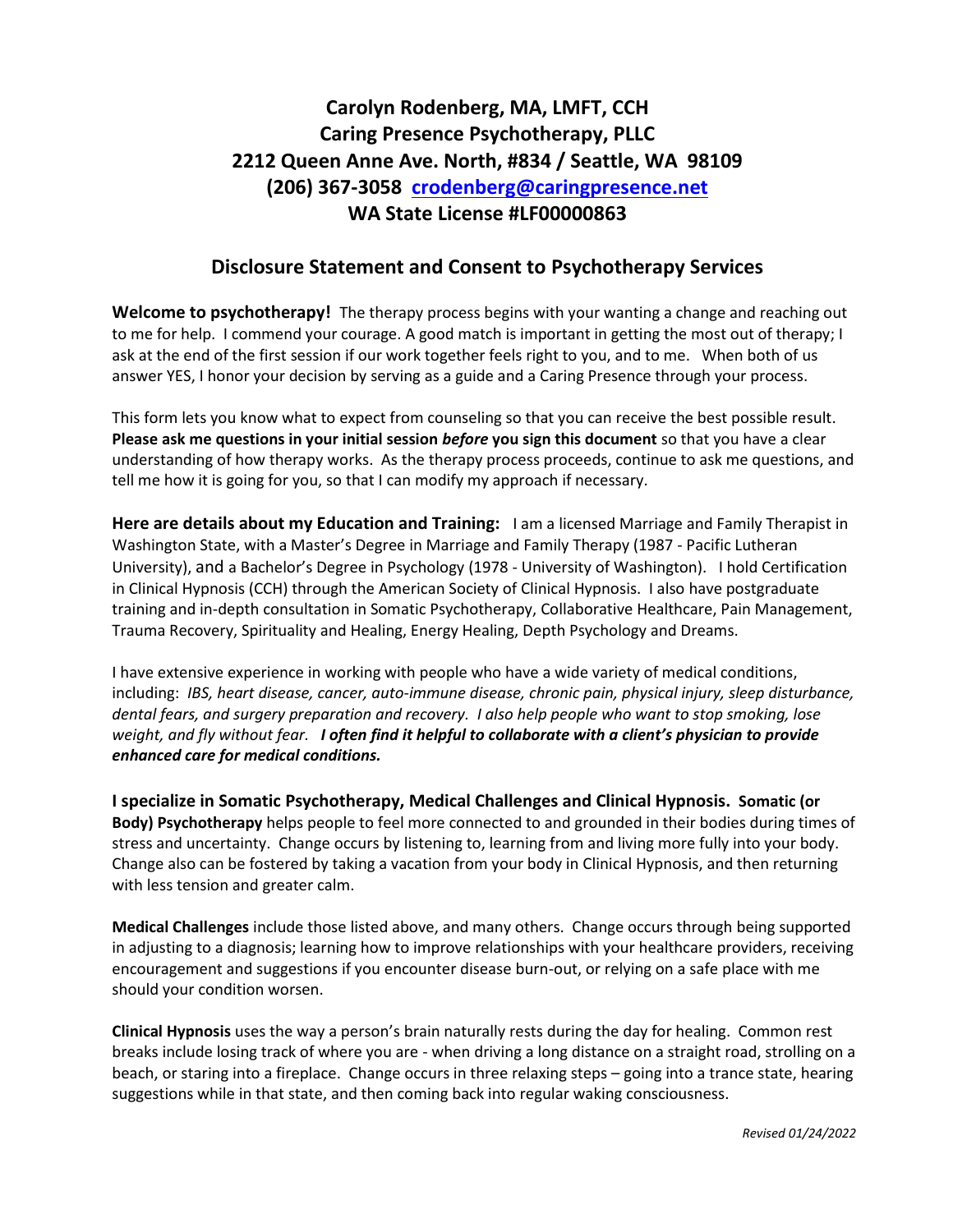**My therapeutic orientation also includes the following therapies: Family Systems Therapy** assumes that how people think, feel and behave is based upon their role in both their original and their current family structure. Change occurs when you understand these habitual patterns, practice how to be calm while experiencing them, and learn more conscious ways of relating. **Psychodynamic Therapy** suggests that people carry within themselves the family in which they were born and/or raised. Change is nurtured through a safe and trusting therapeutic relationship; allowing insight and self-care to grow.

**I more often work with adult clients in individual therapy, but I also can work with couples if there is a medical challenge involved.** Sometimes, it is helpful to ask a spouse/partner, family member or friend to come to one or more sessions so that they can meet me and learn about what you are doing in therapy.

**While the process of therapy leads to greater health, happiness and maturity as you come to understand and care for yourself more fully;** it may seem difficult, as you are asked to think, feel or behave in new ways. You might experience feelings of fear, sadness, pain, anger and frustration, or you may experience unexpected changes in relationships. I can help you stay engaged with the process and work through these feelings. Since you and your situation are unique, I cannot guarantee that specific changes will occur when you work with me.

**When you are ready to take the significant step of finishing therapy,** it is important to have adequate time to talk about that process. Please tell me at the *beginning* of a session because sometimes the length of one session can give us enough time. At other times, a gradual approach is safer and more comfortable.

**In addition to psychotherapy, I offer nature workshops and retreats.** In these, I invite you to consider an extended time for connecting with your own self as part of the natural world. (You may receive notices of these events through my list-serve by signing at the bottom of my "Confidential Client Information" form.)

**Confidentiality gives you the safety necessary for healing.** Being my client is confidential, as is everything that you share with me during the therapy process. I will not disclose any personally identifying information about you without your written consent, except as noted below. To provide the best service, I consult with other therapists on a confidential basis.

**1. There are some situations in which I am required by law to reveal information to outside authorities.** Although I am not required to inform you of such actions, I most often choose to do so as part of the therapy process. The following situations require me to make a report: potential suicide behavior; threatening harm to another person; suspected abuse of a child, dependent adult or developmentally disabled person; or a court subpoena. *If you are involved or expect to be involved in legal action, inform me at the beginning of therapy so that I may exercise caution in protecting your privacy.*

**2.** *If you chose to use your insurance benefits, you are giving me permission to release your records to the insurance company. Because of this, some clients decide NOT to use their insurance for therapy. If you have questions about this, ask me.* Usually, processing your claim requires only basic demographic and diagnostic information. Occasionally, it requires a brief report when a certain number of sessions are reached; infrequently, it requires extensive clinical summaries or case notes. Rarely does an audit occur, but if it does, I will attempt to inform you. If you are no longer my client, I may not be able to reach you, especially if you have changed your contact information.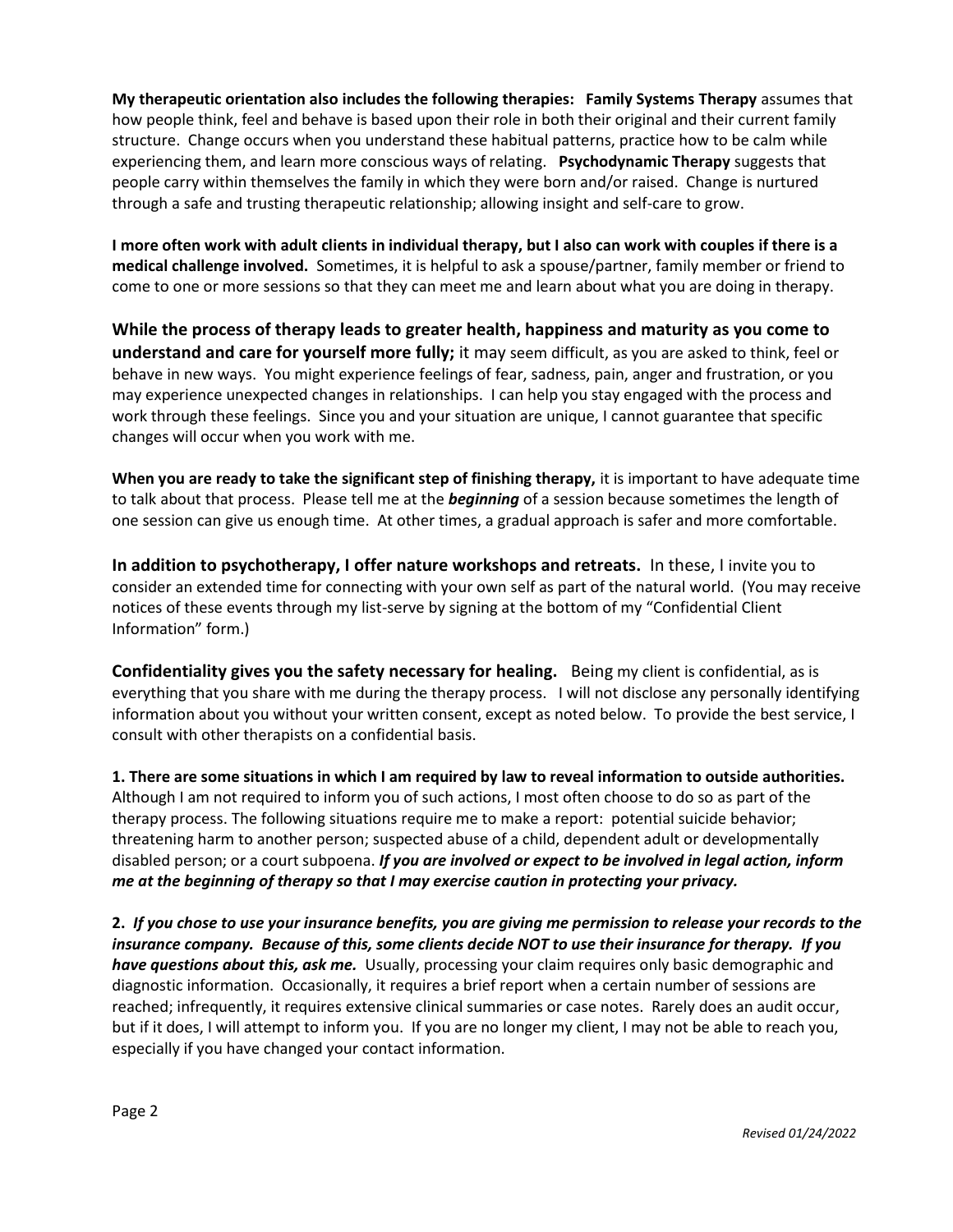**3. I prefer not to communicate with clients about therapeutic issues via email or text, as neither is a secure form of communication.** You may contact me by email or by text, but my response will be brief and will be limited only to scheduling issues. If you need to talk with me, please call me. **Initial here** to show your understanding and agreement with this policy.

**4. If you were referred to me by another person,** I may acknowledge that you contacted me and express appreciation for the referral, unless you request otherwise.

**5. I am allowed by law to defend myself** if you bring charges against me. Confidentiality would then be waived so that I could make disclosures to the extent necessary to defend myself.

**Here are my Appointment and Fee Policies:** Your initial session is 60 minutes long while ongoing appointments are 60 or 50 minutes; scheduled in advance - usually on a weekly basis. Longer sessions also can be arranged, but they are not covered by insurance. If my practice is out-of-network for you, or you use a Health Savings Account, I can provide a monthly receipt so that you can be reimbursed. I require a signed disclosure statement in the first session as one is required before I charge a fee.

Your appointment time is set aside for you. *If you are unable to attend a session, please give me 48 hours' notice, or you will be charged in full for your scheduled time; this fee is waived in emergency situations.* Likewise, if you are more than 15 minutes late, you will incur the full charge. *Insurance does not cover this fee.* **Initial here** \_\_\_\_\_ to show your understanding and agreement with this policy.

**My standard fee is \$160 for a 60 minute session, and \$140 for a 50 minute session. If you plan to use insurance for which I am a preferred provider,** it is your responsibility to determine your benefits, including deductible and co-pay *PRIOR* to your first session.

 **If you are using insurance for which I am not a provider (out-of-network),** you are responsible for payment in full at the end of each session. **If you choose not to use the insurance you have, or you do not have insurance, I offer a sliding fee scale,** based on financial need and income. It ranges from \$140 to \$120 for a 60 minute session, and from \$120 to \$100 for a 50 minute one. **Your Good Faith Estimate includes my fee times the number of sessions per year, which can vary based on your condition and therefore can change when your condition changes.** Good Faith Estimates help you plan your finances for therapy. Let me know if you would like more information on this federal law.

 Payment is due at the end of each session by credit card, or by check. Checks are payable to "Caring Presence" (an abbreviation of Caring Presence Psychotherapy, PLLC). **Initial here \_\_\_\_\_** to show your understanding and agreement with this policy.

**Talking by phone over 10 minutes per week is charged on a pro-rated basis:** \$40 for each 15 minutes. **Initial here** \_\_\_\_\_ to show your understanding and agreement with this policy.

**Any work having to do with reports is charged on a pro-rated basis**: \$50 for each 15 minutes.This includes case review and writing reports. Depositions or court testimony are charged at \$75 for each 15 minutes. **Initial here** bo show your understanding and agreement with this policy.